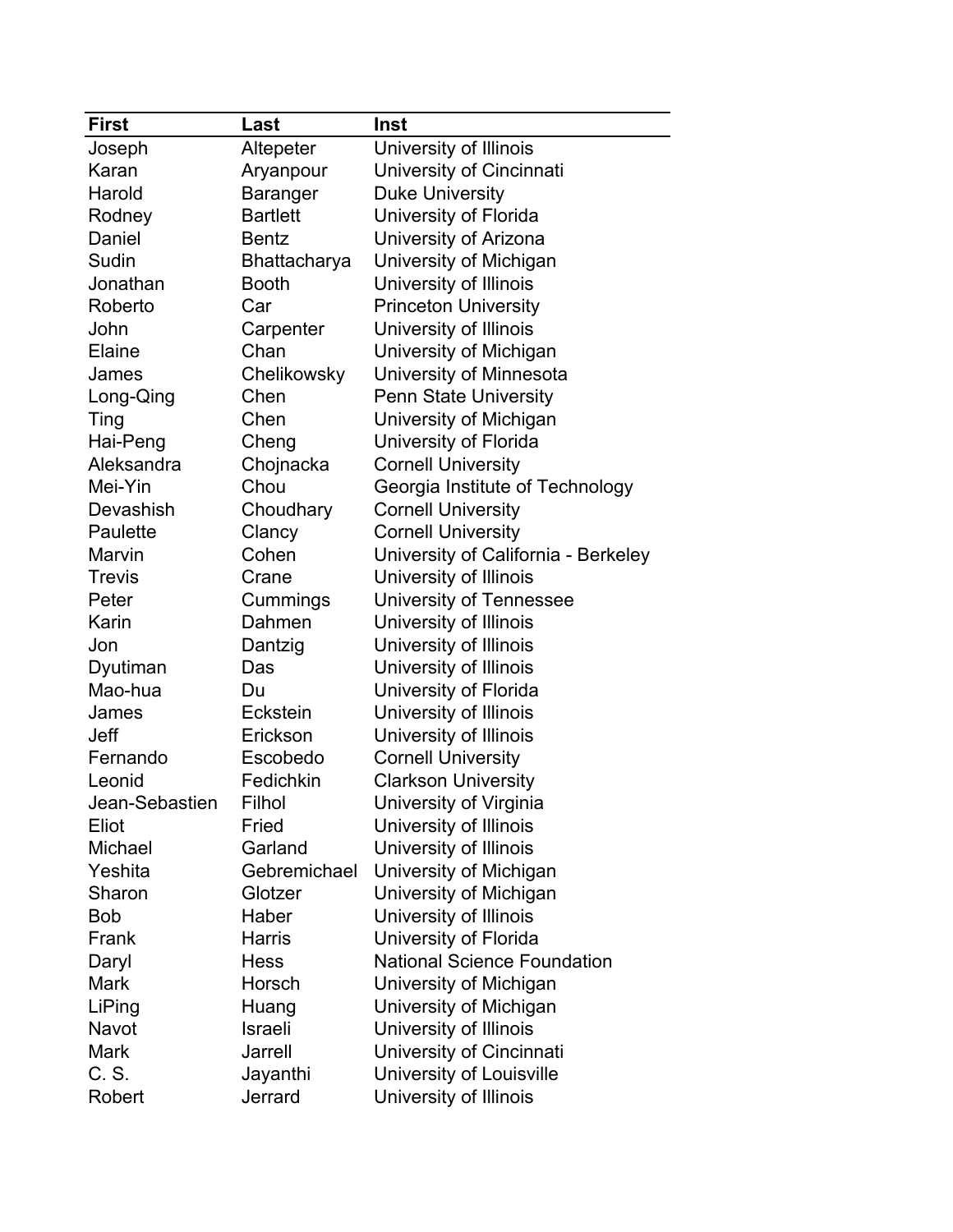| Duane          | Johnson        | University of Illinois                 |
|----------------|----------------|----------------------------------------|
| Sanjay         | Kale           | University of Illinois                 |
| Rajiv K.       | Kalia          | Louisiana State University             |
| John           | Kieffer        | University of Michigan                 |
| Jeongnim       | Kim            | University of Illinois                 |
| Yangsuk        | Κo             | University of Illinois                 |
| Alice          | Kolakowska     | Mississippi State University           |
| Gyorgy         | Korniss        | Rensselaer Polytechnic Institute       |
| <b>Brent</b>   | <b>Kraczek</b> | University of Illinois                 |
| Leeor          | <b>Kronik</b>  | University of Minnesota                |
| Deepak         | Kulkarni       | University of Illinois                 |
| Paul           | Kwiat          | University of Illinois                 |
| Naida          | Lacevic        | University of Michigan                 |
| Monica         | Lamm           | University of Michigan                 |
| Orion          | Lawlor         | University of Illinois                 |
| Chris          | Leahy          | University of Louisville               |
| Cheng-Ying     | Lee            | University of Virginia                 |
| Hung-Chih      | Li             | University of Tennessee                |
| Lei            | Liu            | University of Louisville               |
| Richard        | Martin         | University of Illinois                 |
| Clare          | <b>McCabe</b>  | <b>Colorado School of Mines</b>        |
| Amit           | Mehta          | University of Illinois                 |
| Alan           | Middleton      | <b>Syracuse University</b>             |
| Krishna        | Muralidharan   | University of Arizona                  |
| Alichiro       | Nakano         | Louisiana State University             |
| <b>Matthew</b> | Neurock        | University of Virginia                 |
| Julian         | Norato         | University of Illinois                 |
| <b>Mark</b>    | Novotny        | Mississippi State University           |
| James          | Palko          | University of Michigan                 |
| Kyungwaa       | Park           | <b>Florida State University</b>        |
| Yuriy          | Pershyn        | <b>Clarkson University</b>             |
| <b>Boris</b>   | Petracovici    | University of Illinois                 |
| Warren         | <b>Pickett</b> | University of California - Davis       |
| Vladimir       | Privman        | <b>Clarkson University</b>             |
| Feng           | Qi             | University of Michigan                 |
| Per Arne       | <b>Rikvold</b> | <b>Florida State University</b>        |
| Chris          | Roland         | <b>North Carolina State University</b> |
| Kieth          | Runge          | University of Florida                  |
| Celeste        | Sagui'         | North Carolina State University        |
| Joshua         | <b>Schrier</b> | University of California - Berkeley    |
| <b>Bernd</b>   | Schüttler      | University of Georgia                  |
| James          | Sethna         | <b>Cornell University</b>              |
| Chandrashekar  | Shankar        | University of Michigan                 |
| <b>Ritesh</b>  | <b>Shetty</b>  | <b>Cornell University</b>              |